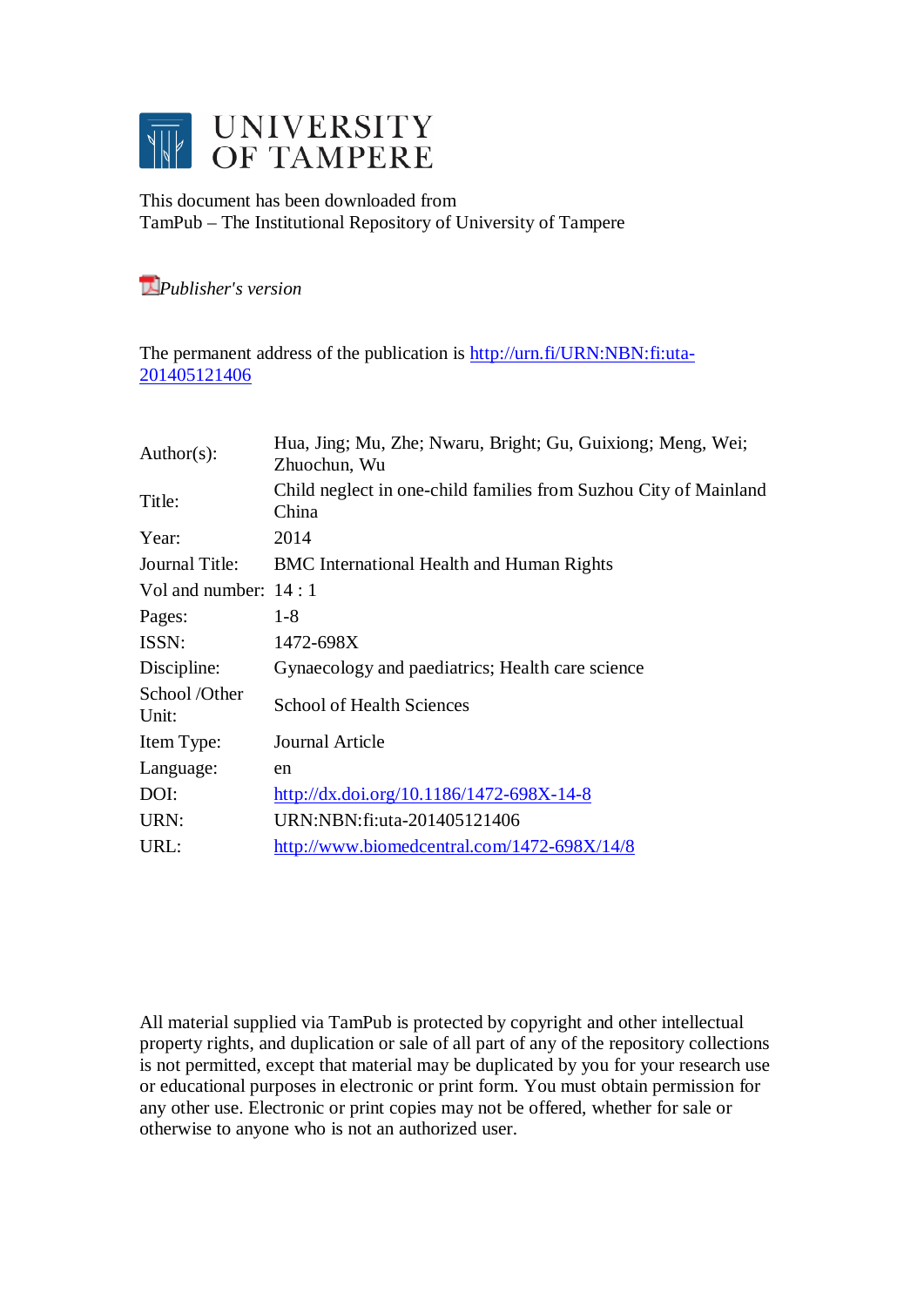# **RESEARCH ARTICLE Example 2018 Open Access**



# Child neglect in one-child families from Suzhou City of Mainland China

Jing Hua<sup>1\*†</sup>, Zhe Mu<sup>2,3†</sup>, Bright I Nwaru<sup>4</sup>, Guixiong Gu<sup>5\*</sup>, Wei Meng<sup>6,7</sup> and Zhuochun Wu<sup>6,7</sup>

# Abstract

**Background:** The one-child policy introduced in China in 1979 has led to far-reaching changes in socio-demographic characteristics. Under this policy regime, each household has few children. This study aims to describe the prevalence of child neglect in one-child families in China and to examine the correlates of child neglect.

Methods: A cross-sectional study of 2044 children aged 6 to 9 years and recruited from four primary schools in Suzhou City, China was conducted. Neglect subtypes were determined using a validated indigenous measurement scale reported by parents. Child, parental and family characteristics were obtained by questionnaires and review of social security records. Linear regression analyses were performed to estimate the associations between these factors and the subtypes of child neglect.

Results: The prevalence of child any neglect was 32.0% in one child families in Suzhou City, China. Supervisory (20.3%) neglect was the most prevalent type of child neglect, followed by emotional (15.2%), physical (11.1%), and educational (6.0%) neglect After simultaneous adjustment to child and family characteristics and the school factor, boys, children with physical health issues and cognitive impairment, younger and unemployed mother, were positively associated with neglect subtypes. We also found that parents with higher education and three-generation families were negatively associated with neglect.

Conclusion: The rates of child neglect subtypes vary across different regions in China probably due to the different policy implementation and socio-economic levels, with a lower level of physical and educational neglect and a higher level of emotional neglect in this study. The three-generation family structure was correlates of neglect which may be unique in one child families. This indicates that future intervention programs in one-child families should target these factors.

Keywords: Child neglect, One-child policy, China

### Background

Child neglect is the failure of a parent or a caregiver in a parenting role to meet the basic needs of the child, which poses a major threat to the child's healthy growth and well-being [[1\]](#page-8-0). The National Incidence Study of Child Abuse and Neglect [\[2,3](#page-8-0)] in the United States defined neglect as encompassing physical neglect, child abandonment and expulsion, inadequate supervisory neglect, emotional neglect, and educational neglect by parents, parent substitutes, or other adult caregivers of children. The

prevalence of child neglect varies across countries. The rates of neglectful behavior of parents recalled by university students in 17 nations ranged from 3.2% to 36% [[4](#page-8-0)]. The prevalence of supervisory and physical neglect reported by a national sample of adolescents in the United States were 42% and 12%, respectively [[5\]](#page-8-0). In the United Kingdom, 6% and 5% of young adults reported the absence of care and supervision, respectively [[6\]](#page-8-0).

There is evidence that children's and familial characteristics are the main determinants of child neglect, including maternal education [\[7](#page-8-0)], maternal age [\[8](#page-8-0)], family structure [[9\]](#page-8-0), and employment instability and poverty [\[10](#page-8-0)]. Other studies have also shown that prematurity, prolonged hospitalization during childhood, mental impairments and



© 2014 Hua et al.; licensee BioMed Central Ltd. This is an Open Access article distributed under the terms of the Creative Commons Attribution License [\(http://creativecommons.org/licenses/by/2.0\)](http://creativecommons.org/licenses/by/2.0), which permits unrestricted use, distribution, and reproduction in any medium, provided the original work is properly credited.

<sup>\*</sup> Correspondence: [szhuaj@hotmail.com;](mailto:szhuaj@hotmail.com) [szggx000@163.com](mailto:szggx000@163.com) †

Equal contributors

<sup>&</sup>lt;sup>1</sup>Shanghai First Maternity and Infant Hospital, Tongji University School of Medicine Shanghai, Shanghai, China

<sup>5</sup> Pediatrics Research Institution of Suzhou University, Suzhou, China Full list of author information is available at the end of the article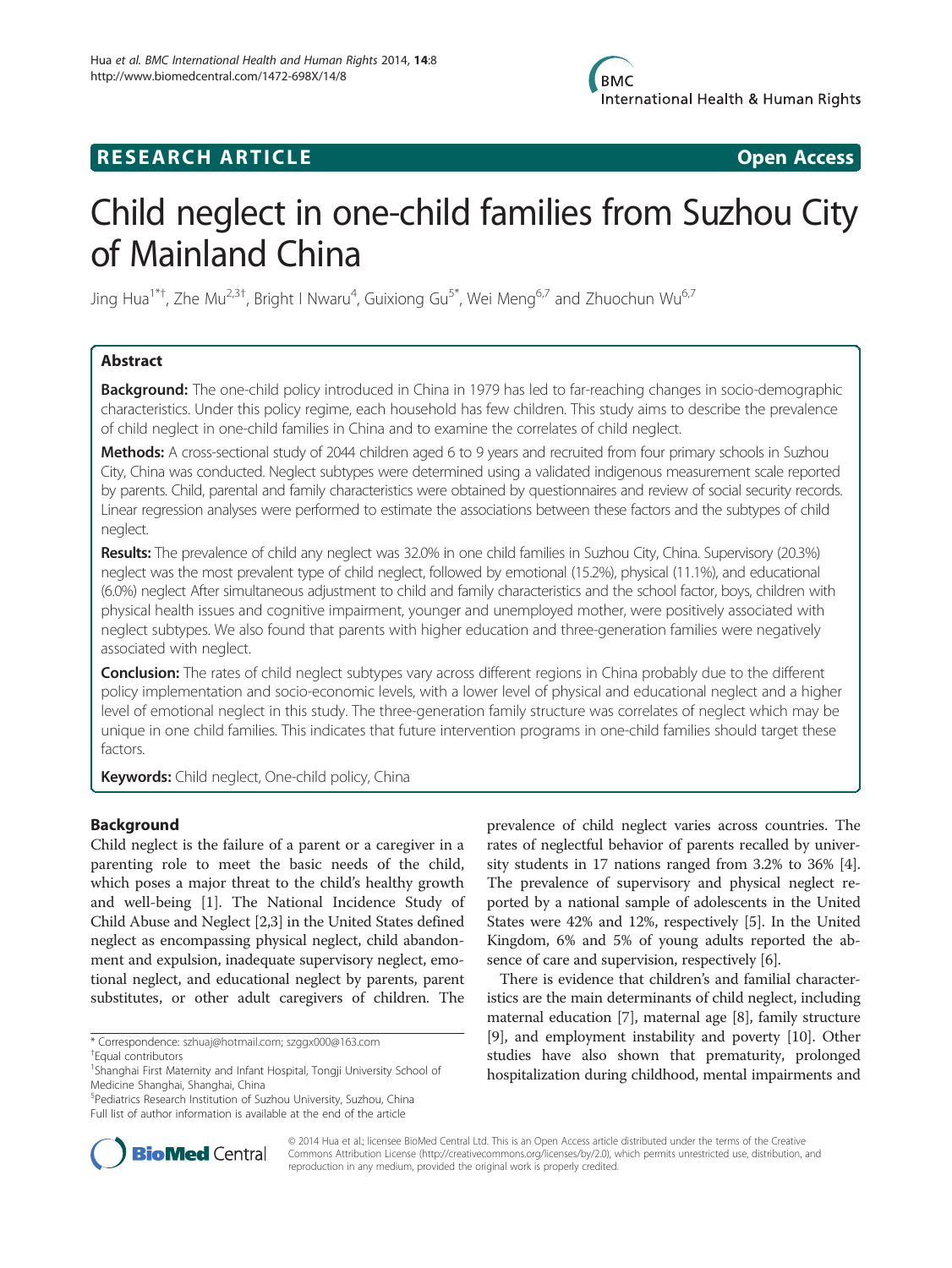developmental disabilities [[11](#page-8-0)] of children were positively associated with child neglect.

Despite its negative effects and accordingly, warranting active research, studies on child neglect in China are scarce. One reason for the limited studies may be the lack of appropriate validated instruments because cultural norms concerning neglectful behaviors could vary from society to society. Recently, Pan et al have developed and validated the Scale on Child Neglect in Urban China (SCNUC) [\[12-14](#page-8-0)]. The instrument's cultural appropriateness was examined through focused (semi-structured) interview with Chinaborn mothers. The results showed that SCNUC is culturally sensitive, although there would be no assurance that the instruments would be useful for cross-cultural comparisons [[12,14](#page-8-0)]. Researches using SCNUC have reported the rates of neglect vary across different regions from 11.6% in Guangzhou City (among children aged 3-6 years old in South China) to 50.0% in Yinchuan City (among children aged 6-8 years old in western China) in Chinese language literature [\[15](#page-8-0)-[20](#page-8-0)]. The correlates of childhood neglect such as low parental education, young maternal age, and children with physical and cognitive problems were also reported in these studies [\[15-20](#page-8-0)].

Additionally, the Chinese State Council launched the one child policy in 1979 [\[21](#page-8-0)], which is almost unique globally. Under this policy regime, each household has few children. As a result, each child, often described as the 'little emperor' or 'little sun' [\[22\]](#page-8-0), has increasingly become the center of attention in the household and has become more precious to parents than ever. Recently, Zhang et al [[19\]](#page-8-0) have found that the one-child and multiple-child families differ in their level of neglect in preschool children based on a relatively small sample in Guangzhou city of China. The one-child families were characterized by lower prevalence of neglect, although the levels of specific neglect subtypes were not reported in that study. Because only 17% of Chinese elders currently have some form of pension and more than 70% rely only on the support of their children [[23](#page-8-0)], the child in one-child families was regarded as the "only hope" of giving their parents support when they become old [\[23](#page-8-0)]. Parents from one-child families attach high value to their children, hence may take steps to protect them from physical harm and foster in them socially desirable and culturally approved values. In addition, by the end of 1992, employed females have made up more than 70 percent of all women over 15 years old in China [\[24](#page-8-0)]. Mothers spent limited time to take care of their children although most of them were still the primary caregivers under the influence of the traditional Chinese culture. Under the socio-cultural regime, mothers in one-child families may pay great attention to children's education and physical needs possibly at the cost of providing them with adequate emotional environment.

To understand the patterns of child neglect in onechild families in China, we therefore conducted a pilot study in Suzhou City in Yangtze River Delta, one of the most developed areas in China with rigorous operation of the 'one-child' policy. We hypothesized that the prevalence of child neglect in one-child families may be lower than that in multi-child families. There are crossregion difference in child neglect due to the different policy implementation and socio-economic levels in China. We also hypothesized that there would be a lower level of physical and educational neglect and a higher level of emotional neglect in our sample. Moreover, we expected that the correlates of neglect found in this sample would be similar to those reported in other studies. However, unique factors in one-child families associated with child neglect may also exist. For example, three generation families under one-child policy are structured as 4-2-1(four grandparents, two parents and one child), and this structured may decrease the likelihood of child neglect with more adult family members taking care of their "only one" child [[25](#page-8-0)]. We aimed: (1) to describe the prevalence of child neglect and its subtypes among children from one-child families in Suzhou City, China, and (2) to examine the correlates of child neglect in one-child families in this context. Because the measurement for child neglect is different in each age group and its determinants may vary across age groups [[13\]](#page-8-0), the focus of the current study is on child neglect in children aged 6-9 years old. Child neglect in other age groups will be reported in another parallel study.

## **Methods**

#### Study design and participants

Of the three districts (Pingjiang, Canglang, Jinchang) in Suzhou Ancient City (urban area of Suzhou), Canglang district was randomly sampled for the study. Of the 19 public primary schools in this district, five were randomly selected in the study using stratified random sampling. The size of the sample in each stratum is taken in proportion to the size of the stratums (of these schools, 40% were key primary schools, and 60% were general primary schools). Only one school refused to participate in the study because the study period coincided with the school sports meetings. Therefore, a total of 2230 children's caregivers in four primary schools were recruited, which involved filling out a self-administered questionnaire. The survey was conducted from October to November 2006. Teachers of the participating schools handed out the questionnaires to the children's primary caregivers (biological mothers 89%, biological fathers 6%, and grandparents 5%) at the parent-teacher meeting. The primary caregivers were asked to fill out the questionnaire individually in half an hour at end of the conference according to the attached illustration, then place it in a sealed envelope and return to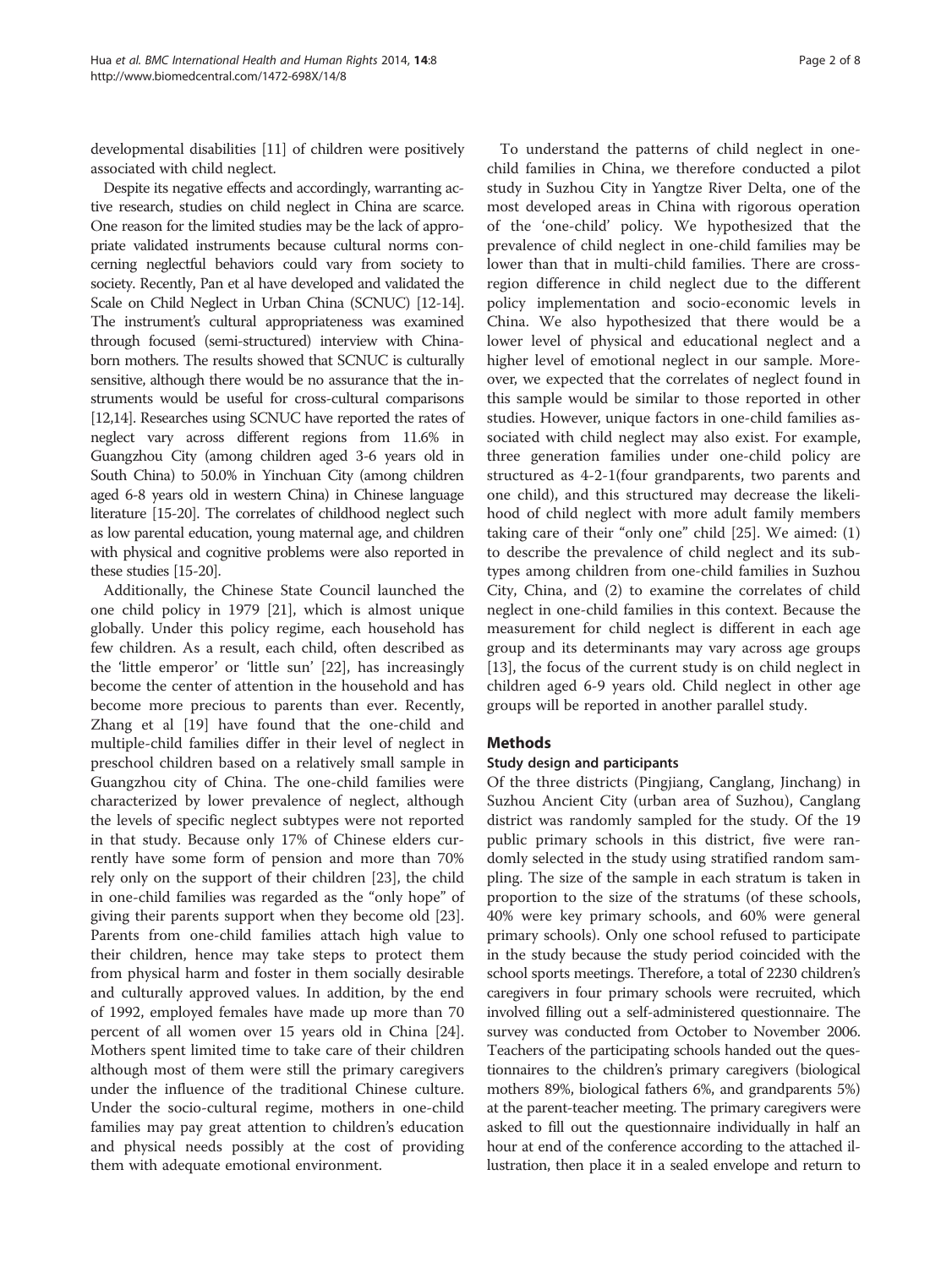the children's teachers. Only the researchers involved in the study could open the envelope when it was returned. The questionnaire comprised of 91 question items which asked information related to child neglect. Of the 2230 questionnaires distributed, 2166 (97.1%) were returned. Of the returned 2166 questionnaires, 117 (5.6%) were excluded from the analysis due to missing values, and five subjects were excluded because their families had more than one child. The final sample used for the analysis comprised 2044 children. All of these children belong to Han ethnic group (the majority of the population in the Yangtze Triangle Delta) and come from one child families. The study was approved by the local Education Board and Ethics Committee of Children's Hospital of Suzhou University. Participation in the study was voluntary. Oral parental/guardian consent and students' assent were obtained before the commencement of the study. All the information acquired was kept confidential and was only accessible to the researchers.

#### Measures

In this study, the child neglect was measured by SCNUC [[12-14](#page-8-0)]. The internal consistency (Cronbach's alpha and split-half coefficients were 0.94 and 0.88 respectively), test-retest reliability (Pearson correlation coefficient were 0.93), and construct validity of SCNUC (Item-total correlation were above 0.93) were good. Four subtests of SCNUC were used in this study, which contained physical neglect (12 items), emotional neglect (11 items), educational neglect (16 items), and supervisory neglect (11 items). Physical neglect refers to caregivers not taking care of child's basic needs (such as "Neglect to provide breakfast for child", and "Neglect to provide the individual-used toiletries for children" and the reversed item of "Buy fruit and vegetables for child every day"). Educational neglect refers for the caregiver's failure to provide educational opportunity to the child (such as "Neglect the child's schooling", and the reversed item of "Pay attention to the child's performance during school time"). Emotional neglect refers to the caregiver's failure to provide the child with an emotional environment that allows adequate psychological, cognitive and physical development (such as "Break child's toy or other things when feel angry", "Scold and hit the child before others", and the reversed "Embrace or kiss the child"). Supervisory neglect describes caregiver's failure to protect the child from physical harm or danger (such as the reversed items of "Teach the child how to protect against fire, power line and gas" and "Teach child how to cross the road"). Caregivers were asked to indicate how often they had conducted the listed neglectful behavior with a 4-point Likert scale  $(1 = never, 2 = occasional, 3 = usual, 4 = constant)$  in the past one year. The scores of the subscales represented the sum of their corresponding items (the reversed items were reversely scored). A child was identified as being

neglected when the scores of the subscales were above the cut-off scores (25 for physical neglect, 25 for emotional neglect, 35 for educational neglect, 25 for supervisory neglect) which were 90 percentile of the national norms based on the data from 8001 children in 28 cities of China [[12](#page-8-0)-[14\]](#page-8-0). The more sever the neglectful behavior, the higher the score. Additionally, we also tested the reliability and validity of the four SCNUC subscales in this sample. The results showed that the Cronbach's alpha coefficients of the physical, emotional, educational, supervisory neglect subscales (internal reliability) were 0.87, 0.82, 0.91 and 0.85, respectively. Split-half coefficients of the four subscales were 0.83, 0.85, 0.89 and 0.81, respectively. The item-total correlations of the four subscales (construct validity) were all above 0.85. For assessment of the criteriarelated validity, 200 families (10% of the total sample) were randomly selected to take part in semi-structured interviews for identifying neglectful behaviors a week after filling out the SCNUC. Correlation coefficients of four SCNUC subscales between the results of interview and results determined by cut-off scores were 0.81,0.83,0.89 and 0.79, respectively, indicating the criteria-related validity of the subscales were fair. These results showed that the four subscales of SCNUC could be applied in our study.

We obtained the information about children's and families' characteristics from the questionnaires, including the child's and mother's age; child's sex; mother's employment (whether or not the mother was employed in the past two years); maternal health issues (whether or not the mother had a physical or psychological illness in the past two years); parental education (whether or not the parents obtained a degree of higher education); family structure (families with three generations, nuclear family, single mother or father); and domestic per-capita disposable income of every month in the past year. Great importance was attached to maternal features in this study because mothers are typically the primary caregivers of children in Chinese society and primarily responsible for failures to provide adequate care. "Family with three generations" refers to the child living with his/her biological parents and grandparents, and it was usual among Chinese families due to the traditional family culture. The Families with three generations are structured as 4-2-1(four grandparents, two parents and one child) in one-child families. "Nuclear family" indicates that the child was living with his/her biological parents, and "single mother or father" refers to the child living with one of his/her biological parents.

Because almost all school-aged children and their parents took part in the municipal medical insurance in Suzhou City, the information about children and their parents' history of diseases could be obtained from the medical records provided from the local medical insurance department of social security bureau. In this study,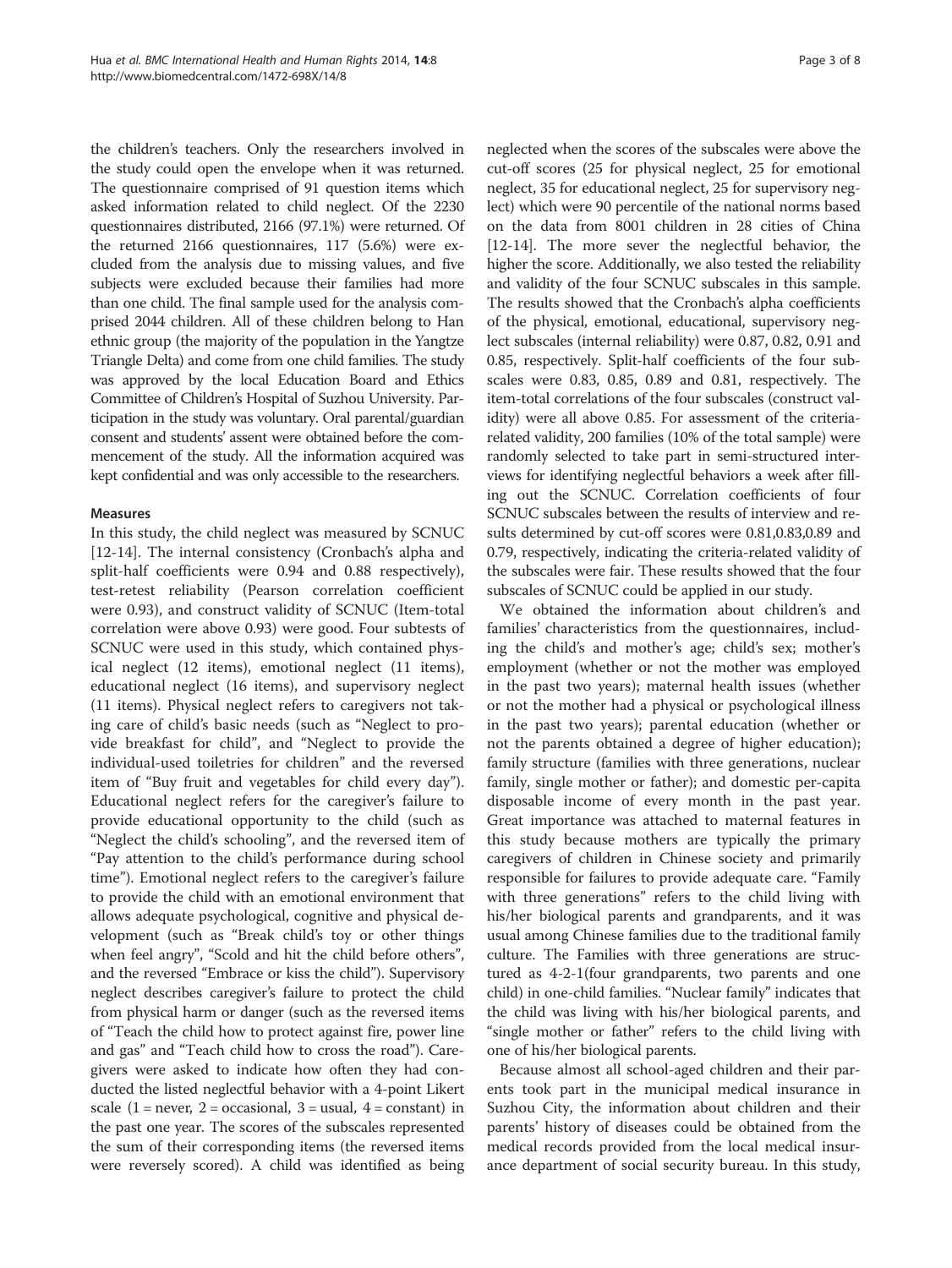based on children and their parents' basic information including name, gender, and date of birth (obtained from the questionnaires), their medical records were found in the medical information system of local medical insurance department of social security bureau. The children or parent's health issues (whether or not they had stayed in the hospital in the past two years) and whether there was any cognitive impairment (a variety of impaired cognitive functions such as Attention Deficit Hyperactivity Disorder, Autism Spectrum and Developmental coordination disease) were measured according to their medical records.

#### Statistical analysis

One-way ANOVA and independent sample t-test were used to compare the means of neglect sub-scores. And the Least Significant Difference (LSD) analysis was used for post-hoc tests of the significant ANOVAS. Linear regression analysis was used as the main statistical technique to investigate the associations between the independent variables (child's and family characteristics) and the dependent variable (scores of subscales for neglect subtypes). All the studied independent variables (child's and family characteristics) were simultaneously included in the linear regression model. Because the Variance Inflation Factor (VIF) of each independent variable in the model was less than 10, the multicolinearity was not statistically significant. Therefore, the colinearity was not considered in the model. The analysis was carried out using SPSS for Windows Version 17.0. A pvalue of <0.05 was considered statistically significant.

#### Results

#### The rates of neglect subtypes

Mean score of physical neglect was 23.351 (range from 15 to 46) with a Standard Deviation (SD) of 4.915. Mean score of emotional neglect, educational neglect, and supervisory neglect were  $23.124$  (SD = 3.905, rang = 14 to 42), 30.513 (SD =7.636, rang = 18 to 61), and 31.232  $(SD = 6.150$ , rang from [1](#page-5-0)9 to 44) respectively. Table 1 shows the mean scores of subscales for neglect subtypes by children and family characteristic. According to the scores of neglect subtypes, of 2044 children, 20.3% were identified as the supervisory (95% CI 19.2% to 22.5%) neglect, followed by emotional (15.2%, 95% CI 14.1% to 17.4%), physical (11.1%, 95% CI 9.7% to 12.0%), and educational (6.0%, 95% CI 5.0% to 7.0%) neglect in one child families of Suzhou. The prevalence of any neglect (the child had experienced at least one type of neglect) was 32.0% (95% CI 30.1% to 34.0%). Moreover, 8.3% (95% CI 7.1% to 9.5%) had experienced 2 neglect subtypes, while 4.3% (95% CI 3.4% to 5.2%) had experienced  $\geq 3$  subtypes of neglect.

#### The correlates of neglect subtypes

Table [2](#page-6-0) shows the association between the studied factors and neglect subtypes. After simultaneous adjustment for the child's and family characteristics and the school factor, the results show that boys experienced less physical neglect than girls  $(B = -0.437; 95\% \text{ CI} -0.704$ to -0.171;  $p = 0.001$ ). Children with physical health issues experience more emotional  $(B = 0.713; 95\% \text{ CI } 0.339 \text{ to } 0.339 \text{ CI } 0.339 \text{ CI } 0.339 \text{ CI } 0.339 \text{ CI } 0.339 \text{ CI } 0.339 \text{ CI } 0.339 \text{ CI } 0.339 \text{ CI } 0.339 \text{ CI } 0.339 \text{ CI } 0.339 \text{ CI } 0.339 \text{ CI } 0.339 \text{ CI } 0.339 \text{ CI } 0.339 \text{ CI$ 1.086;  $p < 0.001$ ) and educational (B = 1.152; 95% CI 0.423 to 1.882;  $p = 0.002$ ) neglect. On the other hand, children with cognitive impairment suffered from more severe physical  $(B = 0.628; 95\% \text{ CI } 0.130 \text{ to } 1.125; p = 0.013$ ), emotional (B = 1.454; 95% CI 1.062, 1.847; *p* < 0.001), educational (B = 1.393; 95% CI 0.628,2.159;  $p = 0.001$ ) and supervisory ( $B = 0.865$ ; 95% CI 0.234,1.496;  $p = 0.007$ ) neglect. Younger mothers (Β = -0.014; 95% CI -0.133,-0.001;  $p = 0.049$ ) and unemployed mothers (B = 0.857; 95% CI 0.079 to 1.636;  $p = 0.031$ ) were likely to have children with more severe educational neglect. Children of mothers with college education experience less physical (Β = -0.642; 95% CI -1.197,-0.087;  $p = 0.024$ ), emotional (B = -0.589; 95% CI -1.027,-0.151;  $p = 0.008$ ), and educational neglect (B = -2.456; 95% CI-3.31,-1.601;  $p < 0.001$ ). At the same time, those whose fathers were college graduates experienced less emotional neglect (Β = -0.531; 95% CI -0.962,-0.100;  $p = 0.016$ ). Additionally, children in families with three generations suffered from less physical neglect (B = 0.055; 95% CI -1.039 to -0.135;  $p = 0.023$ ) when compared families with the nuclear family.

#### **Discussion**

The present study sheds light on the regional situation of child neglect in China. Noteworthy contributions of the study include the provision of a regional data on the prevalence of neglect subtypes in one-child families of China for first time in English. The rates of child neglect subtypes vary across different regions in China probably due to the different policy implementation and socioeconomic levels, with a lower level of physical and educational neglect and a higher level of emotional neglect in this study. In addition to child's gender, physical health issues, cognitive impairment, maternal age, employment, health problems, and parental education levels were associated with child neglect, which are similar to factors reported in other studies [\[10](#page-8-0),[26](#page-8-0)-[31\]](#page-8-0). We also found that the 4-2-1 three-generation family structure was correlates of neglect which is unique in one child families of China.

Our study showed a lower prevalence of child any neglect (32.2%) than that of Yinchuan City in western China (50.0%) using the same age bands of SCNUC [\[20\]](#page-8-0). However, it is difficult to compare the rates of neglect with those from other studies in China, because most of these studies were conducted in different age groups [\[15-19](#page-8-0)].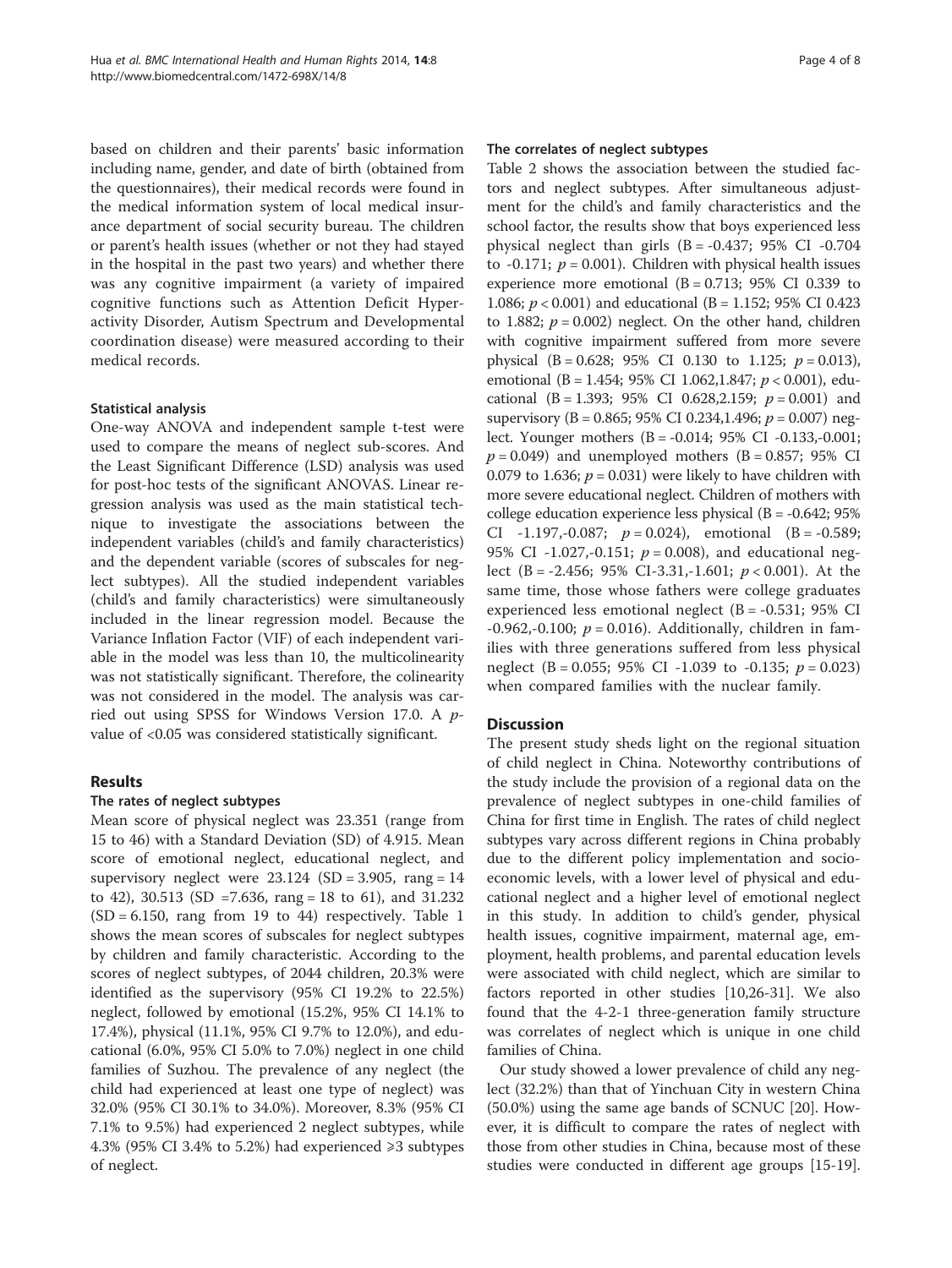| Characteristic                          | N    | Physical neglect | <b>Emotional neglect</b> | <b>Educational neglect</b> | <b>Supervisory neglect</b> |
|-----------------------------------------|------|------------------|--------------------------|----------------------------|----------------------------|
|                                         |      | Mean (SD)        | Mean (SD)                | Mean (SD)                  | Mean (SD)                  |
| School <sup>a</sup>                     |      |                  |                          |                            |                            |
| $\mathbf{1}$                            | 263  | 24.008(5.115)    | 23.388(3.76)**           | 31.183(7.529)***           | 31.065(5.973)              |
| $\overline{2}$                          | 194  | 24.18(5.378)     | 23.392(3.88)             | 32.263(7.86)               | 31.773(6.347)              |
| $\mathsf 3$                             | 547  | 23.602(4.837)    | 23.395(3.757)            | 31.554(7.118)              | 31.066(6.217)              |
| $\overline{4}$                          | 1040 | 22.829(4.765)    | 22.785(4.002)+           | 29.469(7.741)++            | 30.707(6.114)              |
| Children's age <sup>a</sup>             |      |                  |                          |                            |                            |
| 6                                       | 417  | 22.736(4.659)*   | 23.103(3.878)            | 30.755(7.799)              | 30.633(5.862)              |
| 7                                       | 789  | 23.238(4.869)    | 22.976(3.833)            | 30.624(7.608)              | 30.932(6.131)              |
| 8                                       | 736  | 23.597(5.045)    | 23.14(4.008)             | 30.107(7.479)              | 31.035(6.257)              |
| 9                                       | 102  | 24.255(5.12)     | 23.422(3.834)            | 31.588(8.229)              | 31.775(6.636)              |
| Genderb                                 |      |                  |                          |                            |                            |
| Girls                                   | 977  | 23.413(4.925)**  | 23.317(3.953)*           | 30.443(7.848)              | 30.728(6.051)              |
| Boys                                    | 1067 | 22.227(4.908)    | 22.828(3.837)            | 30.576(7.44)               | 31.154(6.234)              |
| Physical health issues <sup>b</sup>     |      |                  |                          |                            |                            |
| No                                      | 1374 | 23.274(4.862)    | 22.929(3.787)*           | 30.432(7.575)              | $30.818(6.033)^c$          |
| Yes                                     | 670  | 23.400(5.025)    | 23.399(4.120)            | 30.678(7.765)              | 31.221(6.379)              |
| Cognitive impairment <sup>b</sup>       |      |                  |                          |                            |                            |
| No                                      | 1557 | 23.141(4.953)**  | 22.704(3.812)***         | 30.083(7.643)***           | 30.719(6.103)**            |
| Yes                                     | 487  | 23.873(4.757)    | 24.296(3.953)            | 31.887(7.459)              | 31.688(6.246)              |
| Mother's employment <sup>b</sup>        |      |                  |                          |                            |                            |
| Empolyed                                | 1869 | 23.181(4.836)*** | 23.014(3.889)**          | 30.311(7.575)***           | 30.844(6.134)**            |
| Unemployed                              | 175  | 24.754(5.512)    | 23.817(4.010)            | 32.663(7.978)              | 32.08(6.22)                |
| Mother's health problems <sup>b</sup>   |      |                  |                          |                            |                            |
| No                                      | 1107 | 22.956(4.861)**  | 23.026(3.863)            | 29.778(7.354)***           | 30.668(6.041)              |
| Yes                                     | 937  | 23.62(4.943)     | 23.132(3.941)            | 31.135(7.817)              | 31.189(6.233)              |
| Higher education of mother <sup>b</sup> |      |                  |                          |                            |                            |
| No                                      | 1129 | 23.905(4.972)*** | 23.524(3.828)***         | 31.975(7.649)***           | 31.281(6.278)**            |
| Yes                                     | 915  | 22.588(4.747)    | 22.539(3.932)            | 28.708(7.228)              | 30.542(5.966)              |
| Higher education of father <sup>b</sup> |      |                  |                          |                            |                            |
| No                                      | 973  | 23.94(5.012)***  | 23.562(3.983)***         | 31.786(7.735)***           | 31.292(6.213)*             |
| Yes                                     | 1071 | 22.748(4.757)    | 22.648(3.782)            | 29.356(7.361)              | 30.64(6.078)               |
| Family structure <sup>a</sup>           |      |                  |                          |                            |                            |
| Nuclear family                          | 1483 | 23.469(4.947)*** | 23.161(3.868)            | 30.353(7.640)              | 30.811(6.142)              |
| Single family                           | 16   | 21.063(5.053)    | 22.250(3.550)            | 28.563(7.090)              | 28.938(5.053)              |
| Family with three generation            | 545  | 22.963(4.800)+   | 22.895(4.010)            | 31.006(7.628)              | 31.389(6.180)              |

<span id="page-5-0"></span>Table 1 The scores of subscales for neglect subtypes according to child and family characteristics (n = 2044)

a One-way ANOVA.

<sup>b</sup>Independent-samples t test.

 $*p < 0.05$ ,  $**p < 0.01$ ,  $***p < 0.001$ .

 $\frac{1}{p}$  < 0.05,  $\frac{1}{p}$  < 0.01 (post-hoc test and compare the factor with the first one).

Supervisory neglect (20.3%) was the most prevalent type of child neglect, followed by emotional (15.2%), physical (11.1%), and educational (6.0%) neglect in one child family of Suzhou City using SCNUC. The study in Yinchuan City [\[20\]](#page-8-0) also showed that the prevalence of educational neglect (18.1%) was much higher than that of Suzhou

City. However, emotional neglect (8.8%) in that study was lower than that of the present study. Yinchuan city is located in ethnic minority autonomous regions (the one-child policy has not been implemented in minority population). Yinchuan city is located in ethnic minority autonomous regions (the one-child families policy has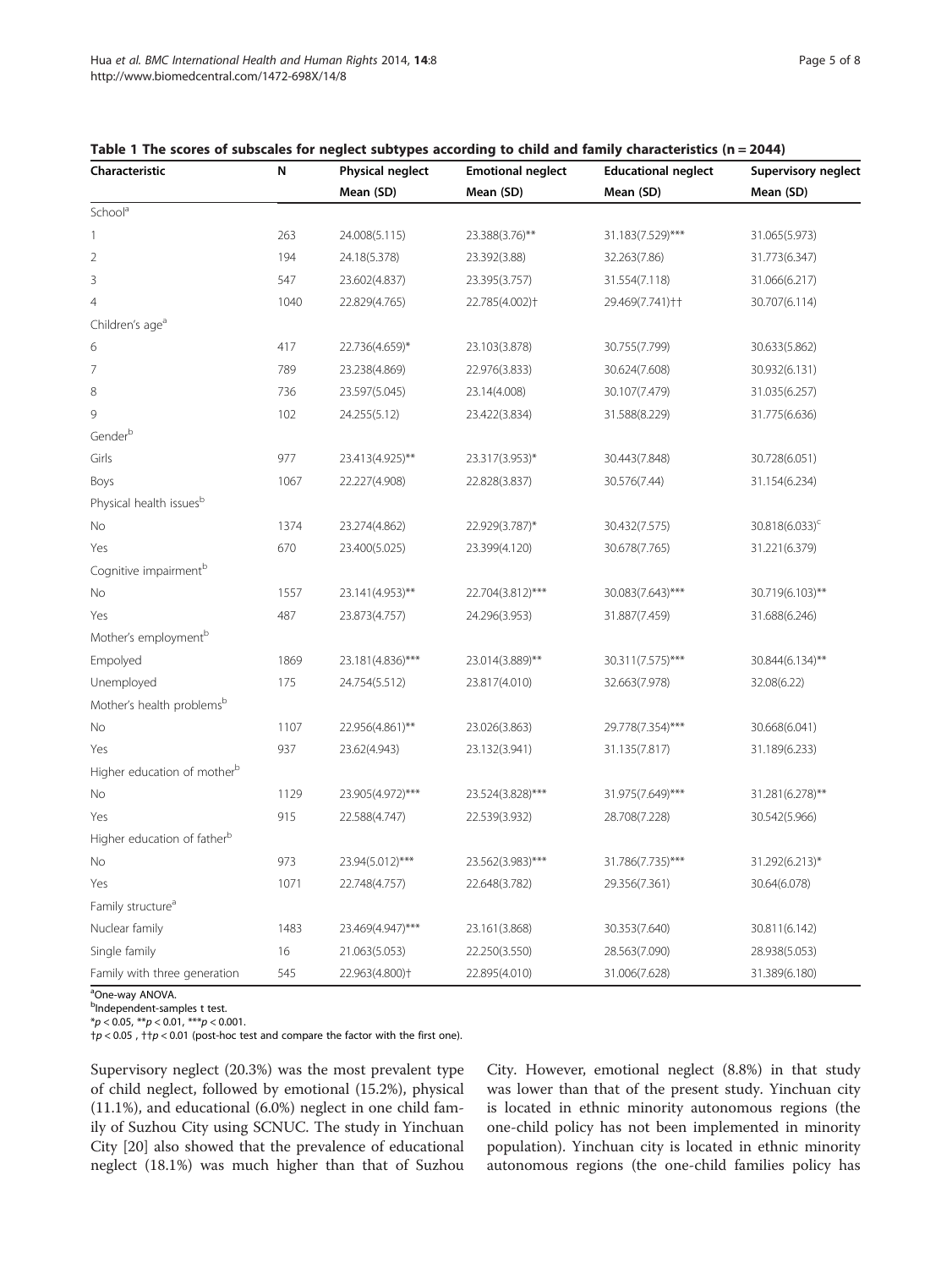| Characteristic <sup>a</sup>             | Physical neglect            | <b>Emotional neglect</b>   | <b>Educational neglect</b>  | <b>Supervisory neglect</b><br>Estimates (95% CI) |  |
|-----------------------------------------|-----------------------------|----------------------------|-----------------------------|--------------------------------------------------|--|
|                                         | Estimates (95% CI)          | Estimates (95% CI)         | Estimates (95% CI)          |                                                  |  |
| Children's age                          | $0.322(-0.101, 0.745)$      | $-0.007(-0.217, 0.204)$    | $-0.226(-0.636, 0.184)$     | $0.206(-0.132, 0.544)$                           |  |
| Gender                                  |                             |                            |                             |                                                  |  |
| Girls                                   | Ref                         | Ref                        | Ref                         | Ref                                              |  |
| Boys                                    | $-0.437(-0.704, -0.171)$ ** | 0.312(-0.021,0.646)        | $-0.142(-0.793, 0.508)$     | $0.288(-0.248, 0.824)$                           |  |
| Physical health issues                  |                             |                            |                             |                                                  |  |
| No                                      | Ref                         |                            |                             |                                                  |  |
| Yes                                     | 0.339(-0.135,0.813)         | 0.713(0.339,1.086)***      | 1.152(0.423,1.882)**        | $0.555(-0.046, 1.157)$                           |  |
| Cognitive impairment                    |                             |                            |                             |                                                  |  |
| No                                      | Ref                         | Ref                        | Ref                         | Ref                                              |  |
| Yes                                     | $0.628(1.125, 0.130)^*$     | 1.454(1.062, 1.847)***     | 1.393(0.628,2.159)***       | $0.865(0.234, 1.496)$ **                         |  |
| Mother's age                            | 0.002(-0.075,0.079)         | $0.01(-0.051, 0.07)$       | $-0.014(-0.133,-0.001)^{*}$ | $-0.015(-0.113, 0.083)$                          |  |
| Mother's employment                     |                             |                            |                             |                                                  |  |
| Empolyed                                | Ref                         | Ref                        | Ref                         | Ref                                              |  |
| Unemployed                              | 1.028(-0.169,2.225)         | $0.411(-0.203, 1.025)$     | 0.857(0.079,1.636)*         | $0.97(-0.018, 1.957)$                            |  |
| Mother's health problems                |                             |                            |                             |                                                  |  |
| No                                      | Ref                         | Ref                        | Ref                         | Ref                                              |  |
| Yes                                     | 0.213(-0.232,0.658)         | $-0.168(-0.519, 0.183)$    | $0.559(-0.126, 1.244)$      | 0.336(-0.229,0.901)                              |  |
| Higher education of mother              |                             |                            |                             |                                                  |  |
| No                                      | Ref                         | Ref                        | Ref                         | Ref                                              |  |
| Yes                                     | $-0.642(-1.197,-0.087)$ *   | $-0.589(-1.027,-0.151)$ ** | $-2.456(-3.31,-1.601)$ ***  | $-0.392(-1.096, 0.313)$                          |  |
| Higher education of father              |                             |                            |                             |                                                  |  |
| No                                      | Ref                         | Ref                        | Ref                         | Ref                                              |  |
| Yes                                     | $-0.509(-1.055, 0.037)$     | $-0.531(-0.962,-0.100)$ *  | $-0.688(-1.528, 0.152)$     | $-0.272(-0.965, 0.420)$                          |  |
| Family structure                        |                             |                            |                             |                                                  |  |
| Nuclear family                          | Ref                         | Ref                        | Ref                         | Ref                                              |  |
| Single family                           | $-0.046(-4.932, 0.002)$     | $-0.387(-3.337, 0.436)$    | $-0.029(-6.203, 1.159)$     | $-0.031(-0.110, 0.087)$                          |  |
| Family with three generations           | $-0.055(-1.093,-0.135)^{*}$ | $-0.040(-0.732, 0.023)$    | $-0.022(-0.350, 1.123)$     | $0.038(-5.176, 0.893)$                           |  |
| Family per-capita income of every month | $0.001(-0001, 0.002)$       | $0.011(-0.005, 0.021)$     | $0.012(-0.003, 0.025)$      | $0.009(-0.002, 0.010)$                           |  |

<span id="page-6-0"></span>

| Table 2 Associations between child and family characteristics and neglect subtypes (n = 2044) |  |  |  |
|-----------------------------------------------------------------------------------------------|--|--|--|
|-----------------------------------------------------------------------------------------------|--|--|--|

a<br>Adjusted for children's school and other variables in the table using linear regression model (method for variable entry and removal:"enter").

 $*p < 0.05$ ,  $**p < 0.01$ ,  $***p < 0.001$ .

not been implemented in the minority population). The results confirm our expectation that the prevalence of neglect in one-child families were lower than that in multi-child families which is similar to the Zhang's finding in Guangzhou [[19\]](#page-8-0). Child neglect subtypes may vary across different regions due to the different policy implementation and socio-economic levels in China. The results also partly confirm our hypothesis that parents in one-child families would pay greater attention to their child's education at the cost of providing them with inadequate emotional environment.

Making a cross-country comparison of neglect prevalence is difficult, because different cultures may have standard and definition of parental behaviors and practices [\[22](#page-8-0)], which may directly influence the type of

child neglect prevalent in a particular society. In the US, educational neglect of children was reported as the most frequent child neglect subtype, followed by physical and emotional neglect [\[2,3](#page-8-0)]. In the current study, educational neglect was the least child neglect subtype, while emotional neglect were the second most common child neglect subtype.

Demographic characteristics that are frequently found to be associated with child neglect, such as children's sex, parental education, family economic status and structure, were also observed to be associated with child neglect in the present study. A study from Israel found that male children were more commonly involved in all types of maltreatment (including the neglect and abuse) [[26](#page-8-0)]. However, the data from 50 states in United States in 1999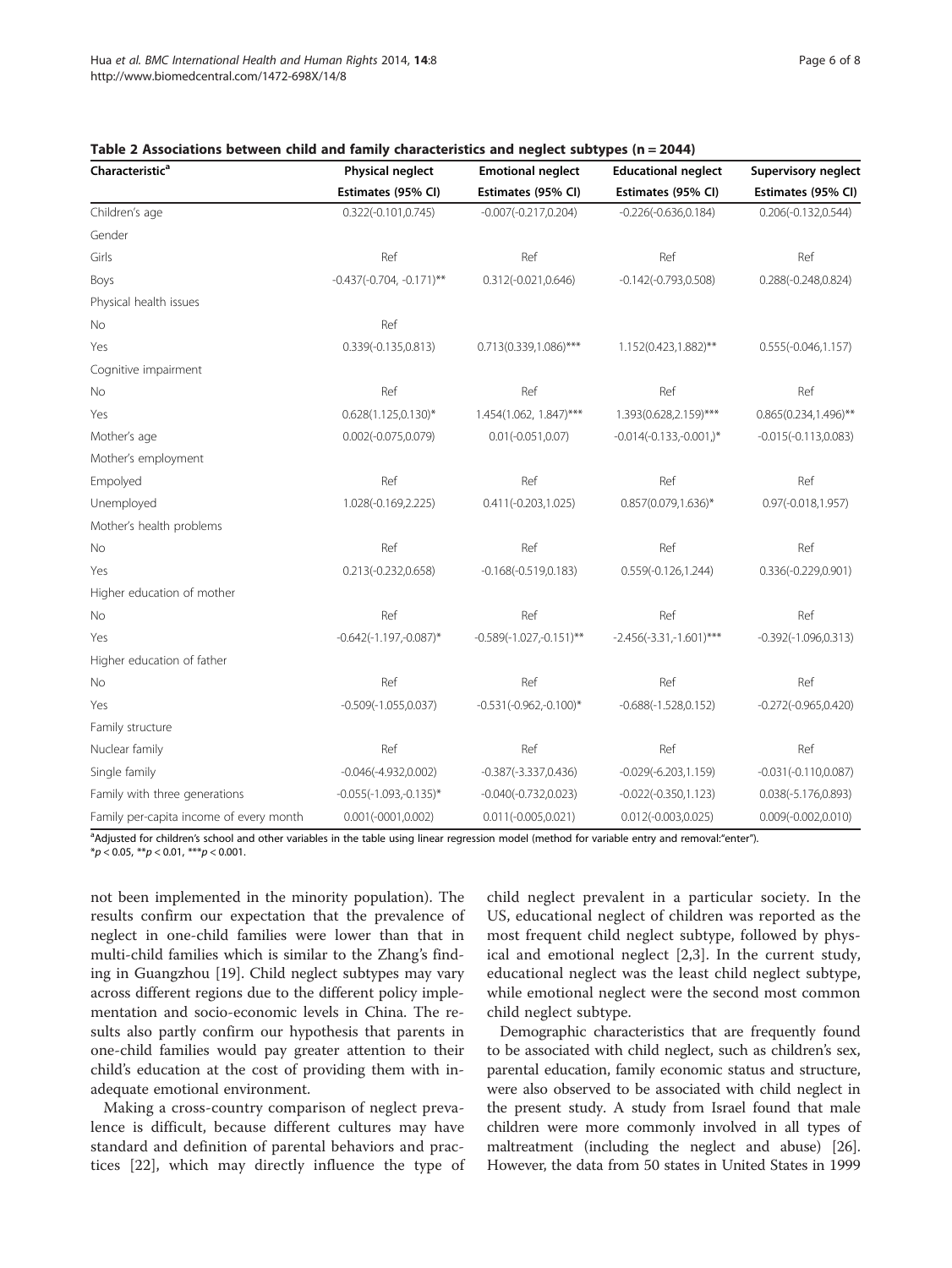showed no difference between boys and girls with regards to child neglect [\[32\]](#page-8-0). In the current study however, we observed that that boys were less likely to experience physical neglect than girls. Our finding may indicate that the traditional culture in which boys tend to be more valued than girls seems to be still operating in Chinese one-child families. Additionally, our results show that children with physical problems were more likely to suffer emotional neglect. Another study reveals that 68% of children with body dysmorphic disorder were emotionally neglected [[27](#page-8-0)]. Our finding that the child's cognitive impairment is associated with all neglect subtypes might imply that parents from one-child families consider the child as their "only hope", thereby putting greater expectations to make them culturally desirable. A previous study has indicates that children with physical and cognitive disabilities were 3.4 times more likely to be maltreated than their nondisabled peers [\[28\]](#page-8-0).

Our results also indicate that children of younger mothers experienced more educational neglect. Maternal age was a strong determinant of all types of child's maltreatment in a previous study [[29](#page-8-0)]. This may be related to the level of experience and maturity of younger mothers, resulting in the failure to provide adequate education for their child. Furthermore, the association between maternal education and physical, emotional and educational neglect corroborates previous findings [\[29](#page-8-0)], which suggest that less educated mothers may more likely neglect their children than those with higher education. Mothers with limited educational background may inadequately meet their child's basic needs in proper manners. Our results also show that maternal unemployment was associated with educational neglect. It has also been reported that neglectful mothers were less likely to report ever having been employed [[30](#page-8-0)]. Fathers with higher education were only associated with emotional neglect in this study. Recently, studies from western countries emphasize the importance of paternal characteristics in the care of children, showing that father's characteristics are of significance to childhood neglect [\[10\]](#page-8-0). However, in Chinese culture, it is the mother who is responsible more for taking care of her child, including providing emotional and educational support, and our results suggest that maternal factors are associated with more neglect subtypes than those of fathers.

Finally, we did not observe any association between family income and any neglect subtype. This is consistent with other studies [\[10,31](#page-8-0)], in which poverty was not associated with physical neglect. Children in 4-2-1 three-generation family experience less physical neglect than those in families with three generations. The 4-2-1 three-generation families with only one child is common (26.7% of this sample) in China according to Chinese culture and under the one-child policy. Compared with the nuclear family, there are much more adults (two parents and four grandparents) who may take care of their "only child", making child experience less physical neglect.

#### Conclusion

In conclusion, child supervisory and emotional neglect were the most common, while educational neglect was the least common among these neglect subtypes in one-child families in China. The rates of child neglect vary across the different regions of China, with a lower level of physical and educational neglect and a higher level of emotional neglect in this study. This deserves greater attention. In support of previous reports, a child's gender, physical health status, maternal age, employment, parental education level are important correlates of different subtypes of child neglect in China. The family structure which is unique in one-child family was also associated with neglect. As one of the studies in this Chinese context, this study provides a good platform for future intervention programs in one-child families in preventing child neglect, by taking into account the observed family sociodemographic characteristics as potential factors of child neglect. Further studies are also required to investigate whether intervention programs that target improving these elements would improve the childhood neglect and its subtypes.

However, in the present study, the majority of children (above 99.9%) were the "only child" in their family under the rigorous birth control policy in urban area of Mainland China. Therefore, it is impossible to make the comparison between the one-child families and families with more than one child. It is also difficult to compare the neglect prevalence between different nations because there would be no assurance that the instruments we used in this sample would be useful for cross-cultural comparisons. Moreover, the unwillingness to disclose neglectful behavior on the part of the parents may cause the social desirability response bias and underreport children's experiences of neglect.

#### Competing interests

The authors declare they have no competing financial interests.

#### Authors' contributions

JH contributed to design, execution, analysis and writing of the study. GG and WM were responsible for the study design and approval of the submitted and final version. ZW and BIN contributed to revising the paper and approval of the final version. All authors read and approved the final manuscript.

#### Acknowlegement

The study was supported by the Science and Technology Commission of Shanghai Municipality (12DZ1202600), Gong-Yi Program of China Meteorological Administration (GYHY201206027), Program for Technological Ventures of the Shanghai Meteorological Bureau (YJ201101), Shanghai Public Health 3-year Action Programme. We thank class teachers in grade one and two, out of four schools for their distributing and collecting the questionnaires. Special acknowledgment is due to Jianping Pan for providing the measures of neglect subtypes.